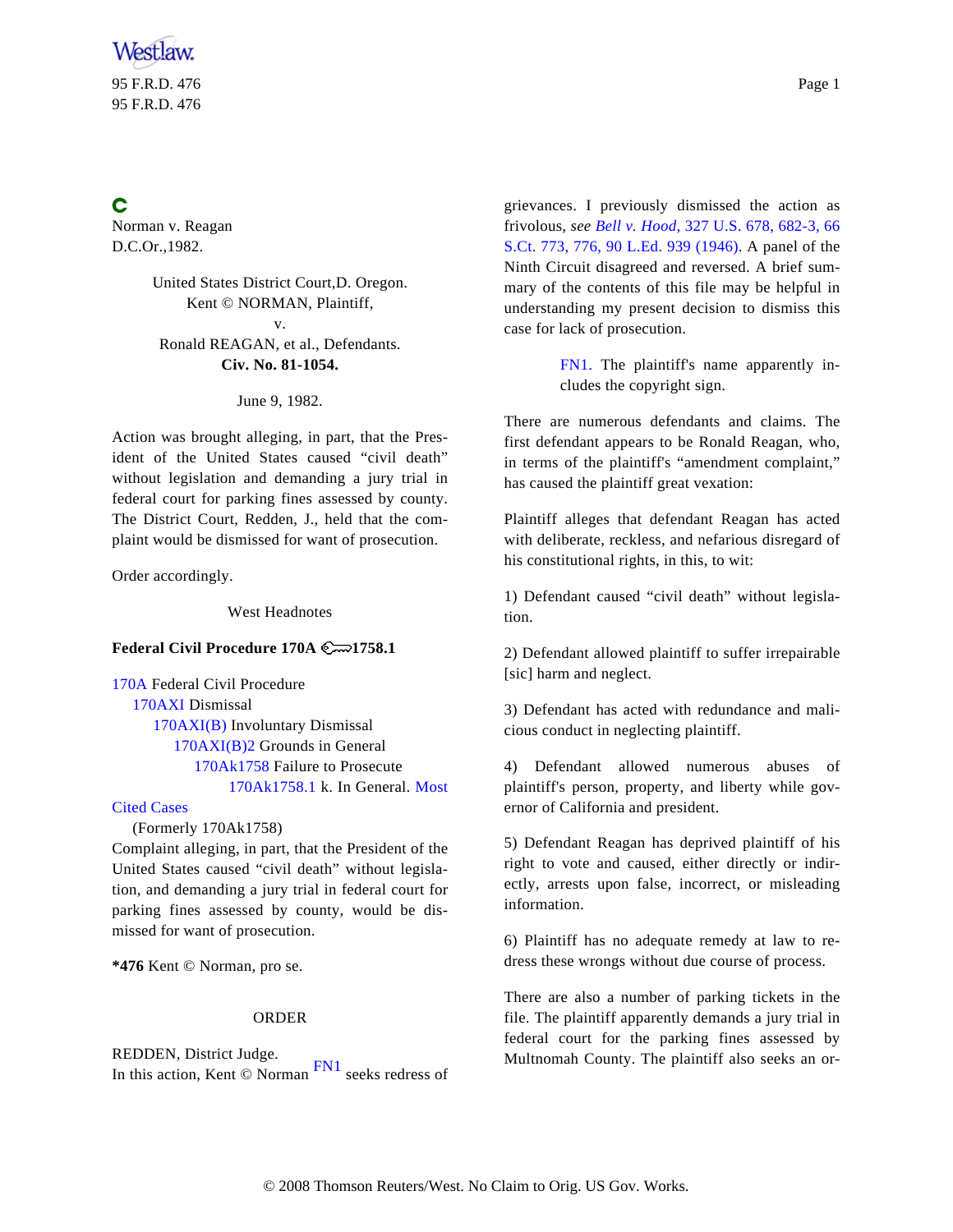der requiring the Interstate Commerce Commission to investigate White Line Fevers From Mars, which is succinctly referred to elsewhere in the file as "W. L. F. F. M." This defendant is not, despite the name, of genuine extraterrestrial origin, but is apparently a fruit company which shipped marijuana and cocaine in "fruit boxes" for Mother's Day. The plaintiff's trucking license was suspended by the Interstate Commerce Commission as a result of some incident involving the plaintiff's transportation of White Line Fevers' fruit boxes. Plaintiff also seeks Supplemental Security Income (SSI) payments, apparently as a result of this incident, and punitive damages against Reagan and the Secretary of the Treasury for withholding of the SSI payments.

**\*477** There are also certain other claims which the court is at a loss to characterize, and can only describe. There is included in the file a process receipt which bears the "Received" stamp of the Supreme Court of the United States. On this form are the notations, apparently written by the plaintiff, "Taxes due" and "D.C. Circuit was green" as well as "Rule 8 ... Why did you return my appeal form? Why isn't the '1840' W. 7th mailbox still next to the 1830 one?" and "Something suspicious about that mailbox." There are also other notations on the form.

There is also the following "claim":

The birds today

Are singing loudly,

The day is fresh

With the sounds

Upon the wind

The crickets.

The blackbirds

The woodpeckers

Beauty in every

Spark of life Just So their sounds Are appreciated Their sounds are beauty The ants are silent But always searching The birds noise a song and the fade of the automobile tires Chirp. A shadow from a passing monarch butterfly Breathless in Colorado.

Kent © Norman

1981

It is possible, of course, that this is not intended as a claim at all, but as a literary artifact. However it may be that, liberally construed, the references to the birds, crickets, ants, and butterfly could constitute a *Bivens* claim. *See [Bivens v. Six Unknown](http://www.westlaw.com/Find/Default.wl?rs=FIPI1.0&vr=2.0&DB=708&FindType=Y&SerialNum=1971127105)-[Named Agents](http://www.westlaw.com/Find/Default.wl?rs=FIPI1.0&vr=2.0&DB=708&FindType=Y&SerialNum=1971127105),* [403 U.S. 388, 91 S.Ct. 1999,](http://www.westlaw.com/Find/Default.wl?rs=FIPI1.0&vr=2.0&DB=708&FindType=Y&SerialNum=1971127105) 29 [L.Ed.2d 619 \(1971](http://www.westlaw.com/Find/Default.wl?rs=FIPI1.0&vr=2.0&DB=708&FindType=Y&SerialNum=1971127105)); *[U. S. ex rel. Mayo v. Sat](http://www.westlaw.com/Find/Default.wl?rs=FIPI1.0&vr=2.0&DB=344&FindType=Y&SerialNum=1971104148)an [and His Staff](http://www.westlaw.com/Find/Default.wl?rs=FIPI1.0&vr=2.0&DB=344&FindType=Y&SerialNum=1971104148),* [54 F.R.D. 282 \(W.D.Penn.1971\)](http://www.westlaw.com/Find/Default.wl?rs=FIPI1.0&vr=2.0&DB=344&FindType=Y&SerialNum=1971104148).

At any rate, following the Ninth Circuit's remand the marshals attempted to serve the President and the other defendants. The plaintiff, however, seems to have lost touch with the court, or lost interest, or both. Since the receipt of the remand in the district court on March 1, 1982, he has taken no action on the case. Mail addressed to him is returned. The discovery deadline and Pre-trial Order deadline have passed, without any response to the court's notifications to the plaintiff. Perhaps the plaintiff has elected to pursue his remedies in some more convenient forum. I therefore DISMISS this action for want of prosecution.